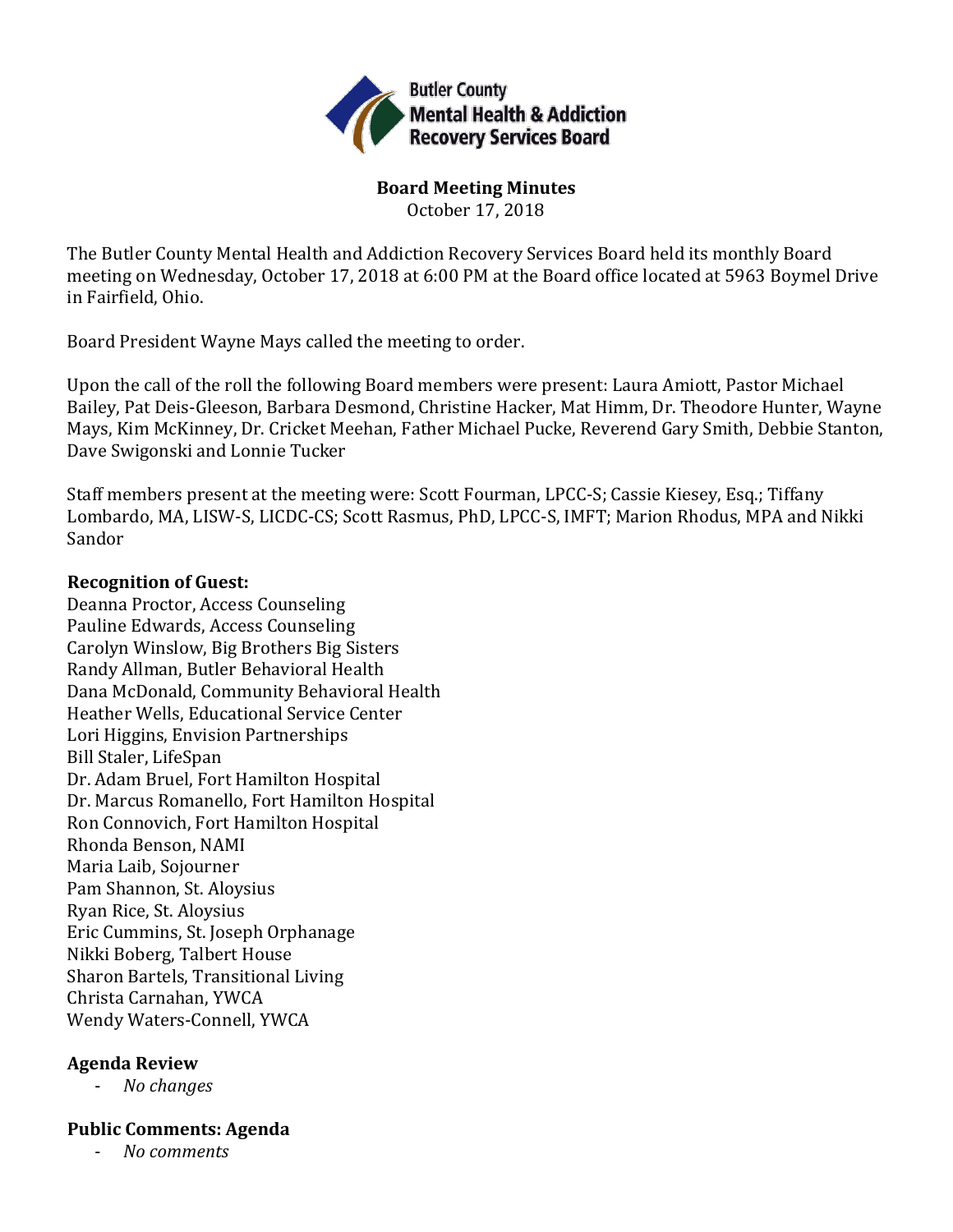### **1. Presentation**

**a. Fort Hamilton Hospital – Behavioral Health Services** Dr. Romanello provided the history/background and current status of Fort Hamilton Hospital's mental health services. The hospital's psychiatric unit was running at a deficit and Mr. Connovich petitioned for Board funding.

## **2. Board Communications & Announcements**

# **a. Executive Director Report**

- **i.** BH Redesign & Managed Care Carve in Update
- **ii.** Medicaid Expansion
- **iii.** Employee Health Fair Update
- **iv.** Overview of several articles
- **v.** One City Against Heroin Disco Ball
- **b. Correspondence**  Community Behavioral Health (CBH) has reassigned employees of Community First Solutions performing CBH services back to a separate payroll under Community Behavioral Health.

### **3. Consent Agenda**

- **a.** September Board meeting minutes
- **b.** September Executive Committee meeting minutes
- **c.** October ARS minutes
- **d.** October MH minutes

*Dr. Hunter motioned to approve the items in the consent agenda. Ms. Stanton seconded the motion. The vote carried the motion.*

### **4. Review of Committee Meetings**

- **a.** ARS Committee
- **b.** MH Committee

### **5. New Business**

### **a. August Financial Report**

Mr. Rhodus provided an overview of the August financial reports. As of August the Board was 17% of the way through the fiscal year with 1% of revenues collected, 18% of administrative costs spent and 8% of expenses paid to providers.

*Mr. Tucker motioned to approve the August Financial Reports. Ms. Amiott seconded the motion. The vote carried the motion.*

### **b. Provider Budget Revisions**

**Sojourner** – An increase \$48,000 for residential housing and reset FY19 room and board per diem rate retroactive from 7-1-18 to be \$98.06.

*Ms. Desmond motioned to approve the Sojourner budget revision. Mr. Himm seconded the motion. The vote carried the motion.*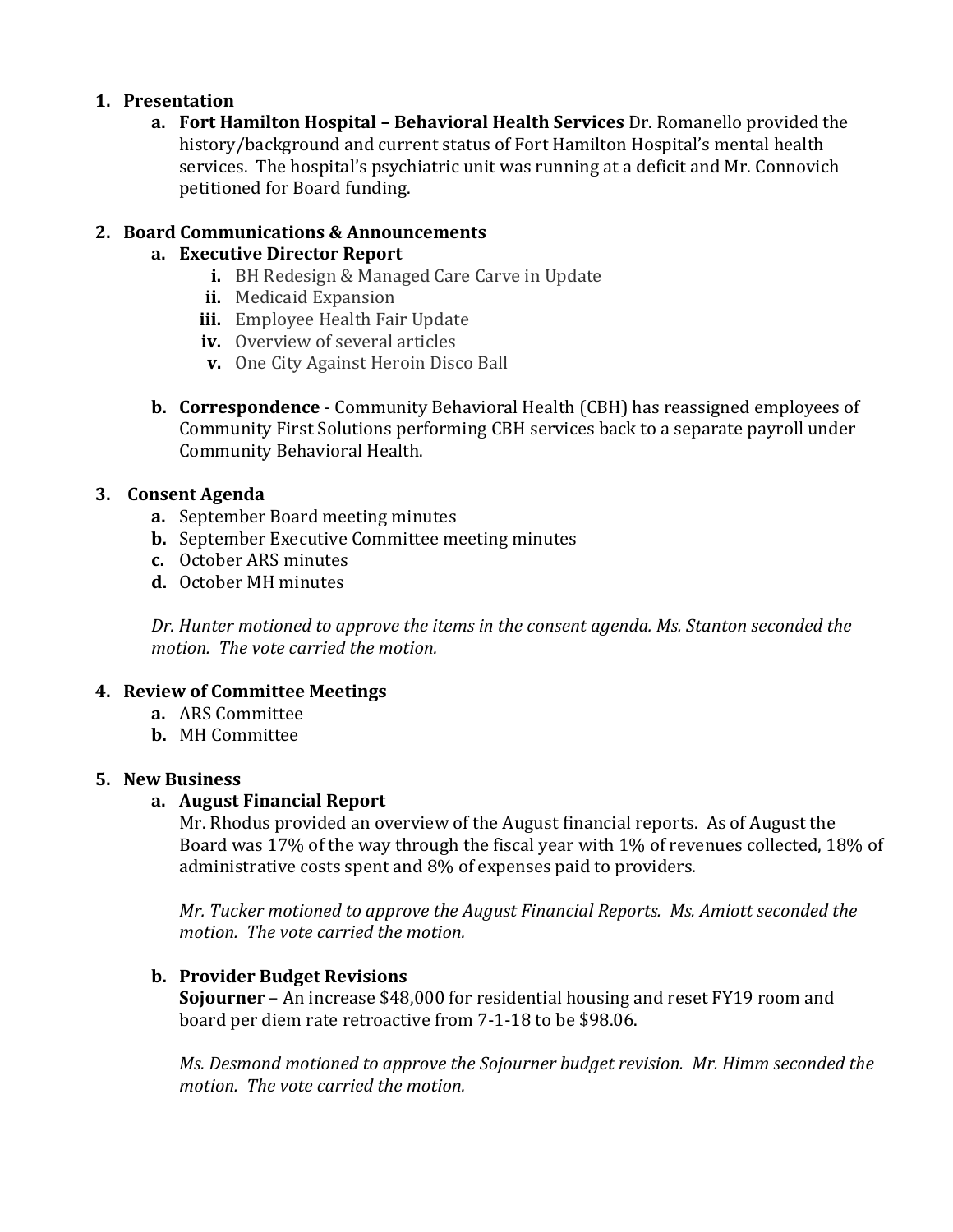#### **c. CBH Contract Amendment**

Community Behavioral Health contract has been amended to extend the contract until the end of fiscal year 2019 (June 30, 2019).

*Mr. Swigonski motioned to approve the CBH contract amendment. Ms. Amiott seconded the motion. The voted carried the motion.*

### **d. Engage 2.0 contract**

The Engage 2.0 MOU is to provide a working framework and funding mechanism to begin the local operational development and implementation of Mobile Response and Stabilization Services (MRSS) within Butler County. Expenses are not to exceed \$205,515 in FY19.

*Mr. Tucker motioned to approve the Engage 2.0 MOU. Pastor Bailey seconded the motion. The voted carried the motion.*

### **e. Comprehensive Opiate Abuse Program**

Ms. Lombardo provided an overview of the Comprehensive Opiate Abuse Program (COAP) grant. The awarded grant is for \$797, 749. It is to be used and implemented over the next two years from October 21, 2018 to October 20, 2020. Included with this grant award will be the hiring of a new position titled COAP Coordinator.

*Ms. Amiott motioned to approve the \$797,749 COA program along with the new COA Program Coordinator position and change in organizational chart. Dr. Meehan recused herself from the vote. Ms. Stanton seconded the motion. The voted carried the motion.*

# **f. Strategic Plan Update and Cost Proposal**

The current strategic plan is 100% completed or ongoing. A new 3-year strategic plan will need to be created by Brown Consulting Services for the cost of \$16,380. The plan is to implement a needs assessments led by Dr. Rasmus that will be finalized at the end of 2019 to support the new strategic plan to be endorsed by the Board early in 2020.

*Ms. Hacker motioned to approve the \$16,380 strategic plan proposal. Ms. Deis-Gleeson seconded the motion. The voted carried the motion.*

# **g. Tentative FY19 Audit Summary**

The tentative FY19 audit schedule has been released and sent to all providers. The Board has decided to waive the audit penalties/paybacks from providers for FY19.

### **h. Renewal of Board's Lease**

The Board's lease is up for renewal in January 2019. The landlord wanted to increase the rent by \$500 a month. Dr. Rasmus has negotiated the lease to reflect just a \$200 increase with some improvements to the outside of the building. Dr. Rasmus is finalizing the lease with the Board's landlord currently.

### **i. Issue 1 Statement**

Ms. Hils drafted a Statement for Issue 1, which was reviewed and edited by Dr. Rasmus, Ms. Keisey, and other staff. Discussions ensued regarding Board member's thoughts on